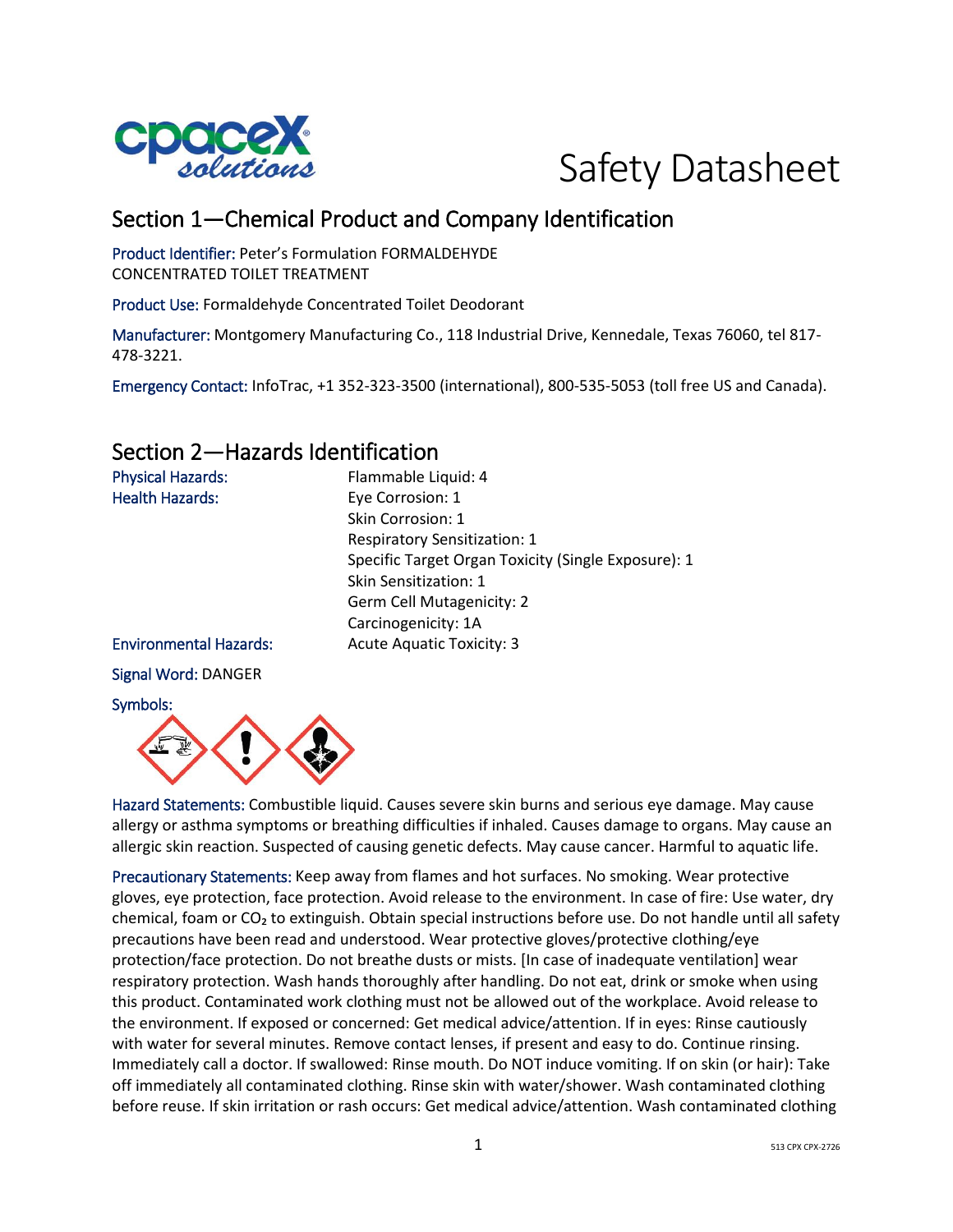before reuse. If inhaled: Remove person to fresh air and keep comfortable for breathing. Immediately call a doctor. If experiencing respiratory symptoms: Call a poison center/doctor. Store locked up. Store in a well-ventilated place. Keep cool. Dispose of contents and container in accordance with local, regional, national, international regulations.

Other Hazards: None found.

Unknown Ingredients: N/D

## Section 3—Information on Ingredients

| <b>Ingredient Name</b>                                       | Ingredient<br>Percentage | Ingredient CAS<br>No |
|--------------------------------------------------------------|--------------------------|----------------------|
| The exact chemical identities and percentages of composition |                          |                      |
| have been withheld as a trade secret.                        |                          |                      |

## Section 4—First Aid Measures

Skin contact: If on skin or hair: Take off immediately all contaminated clothing. Rinse skin with water or shower. Wash contaminated clothing before reuse. Immediately call a doctor.

Eye contact: If in eyes: Rinse cautiously with water for several minutes. Remove contact lenses, if present and easy to do. Continue rinsing. Immediately call a doctor.

Ingestion: If swallowed: Rinse mouth. DO NOT induce vomiting. Immediately call a doctor.

Inhalation: If inhaled: Remove person to fresh air and keep comfortable for breathing. Immediately call a doctor.

Most important symptoms/effects, acute and delayed: If exposed or concerned: Get medical advice/attention.

Indication of immediate medical attention/special treatment: N/D

## Section 5—Fire-Fighting Measures

Suitable extinguishing media: Foam, carbon dioxide, dry chemical or water fog.

Specific hazard arising from chemicals: Cool container with water spray or fog to help absorb escaping fumes. Evacuate affected area. Stay upwind and avoid contact with smoke and fumes. If contact cannot be avoided wear personal protective equipment (See "personal Protective Equipment section".) including chemical splash goggles and air mask with breathing supply. Run-off from fire control may cause pollution.

Special equipment and precautions: Wear suitable respiratory equipment when necessary

## Section 6—Accidental Release Measures

Personal precaution, protective equipment, emergency procedures: Avoid contact with skin and eyes. Do not ingest. Do not inhale. Wear Personal Protective Equipment (refer to section 8).

Methods and material for containment and clean up: Avoid release to environment. Collect spillage. Review Fire and Explosion Hazards and Safety Precautions before proceeding with clean-up. Use appropriate personal protective equipment during clean up. Wear self-contained breathing apparatus and chemical-proof suit. Soak up small spills with earth, sand, or other noncombustible absorbent material and remove in covered containers. Dike large spills and neutralize with dilute solutions of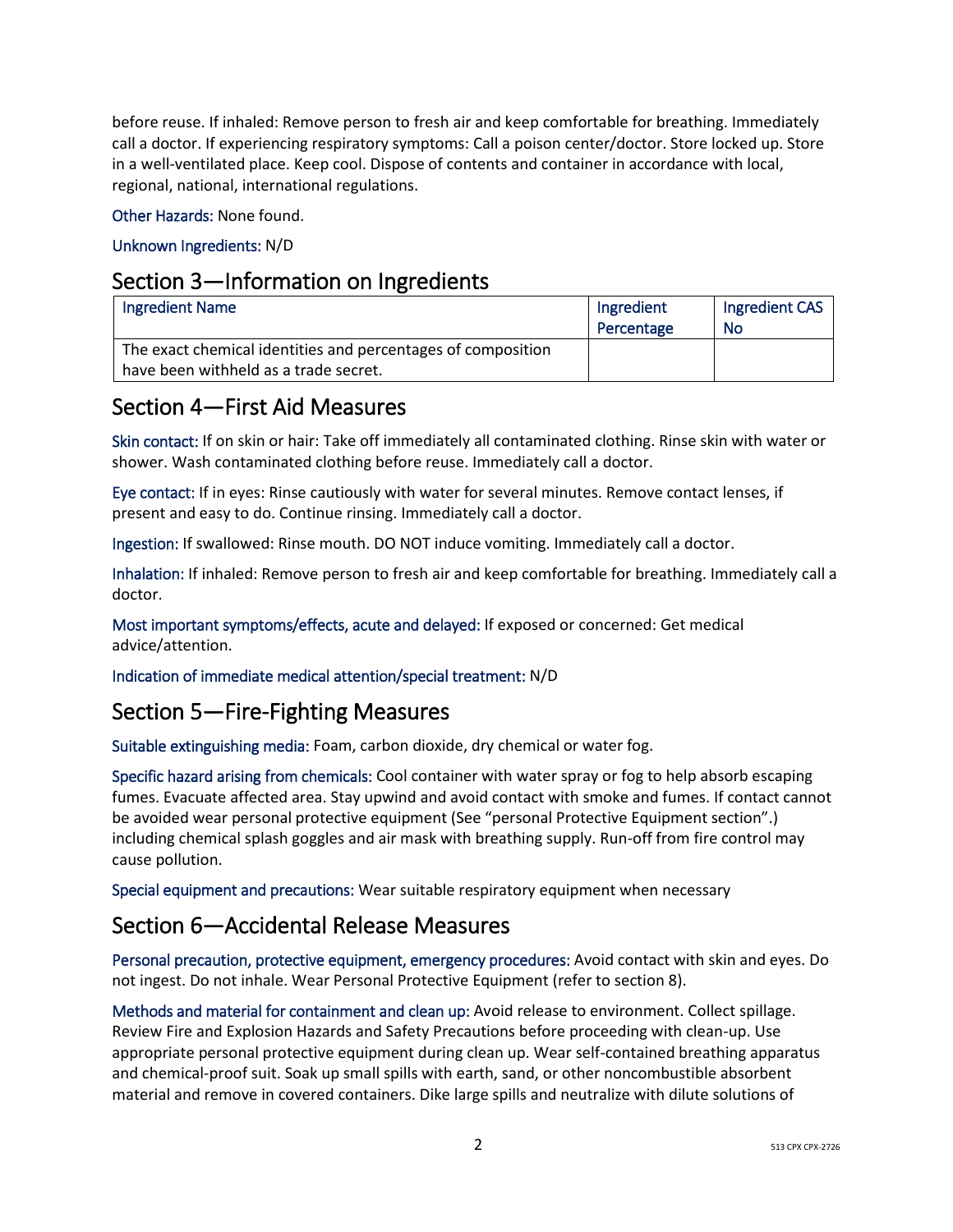ammonia, sodium sulfite, or sodium bisulfite and remove. Flush area with plenty of water. Comply with Federal, State, and local regulations on reporting releases.

# Section 7—Handling and Storage

Precautions for safe handling: Wash thoroughly after handling, especially before eating, drinking, smoking or using restroom facilities. Wash goggles and gloves. Launder contaminated clothing. Do not swallow. Do not get in eyes. Do not inhale mists or vapors.

Cautions for safe storage: Store locked up.

Incompatibilities: Strong oxidizing agents.

## Section 8—Exposure controls/personal protection

### Exposure Limits:

Ingredient 2: OSHA PEL 0.75 ppm, 0.92 mg/m<sup>3</sup>, 8 Hr. (TWA). ACHIH TLV: Ceiling: 0.3 ppm, 0.37 mg/m3, A2.

Ingredient 3: OSHA PEL 200 ppm, 260 mg/m3- 8 Hr. (TWA-Skin). ACHIH TLV: 200 ppm, 262 mg/m3 Hr (TWA)

### Specific Engineering: Not established.

Individual protective equipment and measures: Eye Protection: Prevent eye contact. Wear chemical splash goggles or similar eye protection if the potential exists for eye contact. Skin Protection: Avoid skin contact. Wear butyl rubber or neoprene gloves to prevent contact. Launder contaminated clothing before re-use. Respiratory Protection: If vapor concentration exceeds TLV, use NIOSH-approved respirator with organic vapor cartridges. General Hygiene: Wash hands after handling. Other Protective Clothing or Equipment: Safety shower and eyewash fountain.

### Section 9—Physical and Chemical Properties

| <b>Physical State: Liquid</b>                     | Flammability (solid, gas): Not Flammable    |
|---------------------------------------------------|---------------------------------------------|
| Color: Blue                                       | Vapor Pressure (mmHg): 23-26 mm Hg@77 °F    |
| Odor: Characteristic odor                         | Vapor Density (air= 1): >1                  |
| Odor Threshold: N/D                               | Relative Density: 1.05-1.10                 |
| pH: 5.5-6.0                                       | Solubilities: In water: completely miscible |
| Melting point/freezing Point: Polymerizes and     | Partition Coefficient: N/D                  |
| separates below 320 °F                            |                                             |
| Initial Boiling Point and Boiling Range: 212 °F   | Auto-Ignition Temperature: N/D              |
| Flash Point: >150 °F TCC (EST)                    | Decomposition Temperature: N/D              |
| <b>Evaporation Rate: &gt;1</b>                    | Viscosity: N/D                              |
| Upper/Lower Flammability or Explosive limits: N/D |                                             |

## Section 10—Stability and Reactivity:

| <b>Chemical Stability: Stable</b>                  | Condition to Avoid: High heat, flames and sparks. |
|----------------------------------------------------|---------------------------------------------------|
| Reactivity: No specific reactivity test data       | Possibility of Hazardous Reaction: Hazardous      |
| available for this mixture.                        | Polymerization: will not occur.                   |
| Incompatible Materials: Strong oxidizing agents,   | <b>Hazardous Decomposition Products:</b>          |
| caustics, strong alkalis, isocyanates, anhydrides, | N/D                                               |
| oxides and inorganic acids. Some formaldehyde      |                                                   |
| solutions react with nitrogen dioxide,             |                                                   |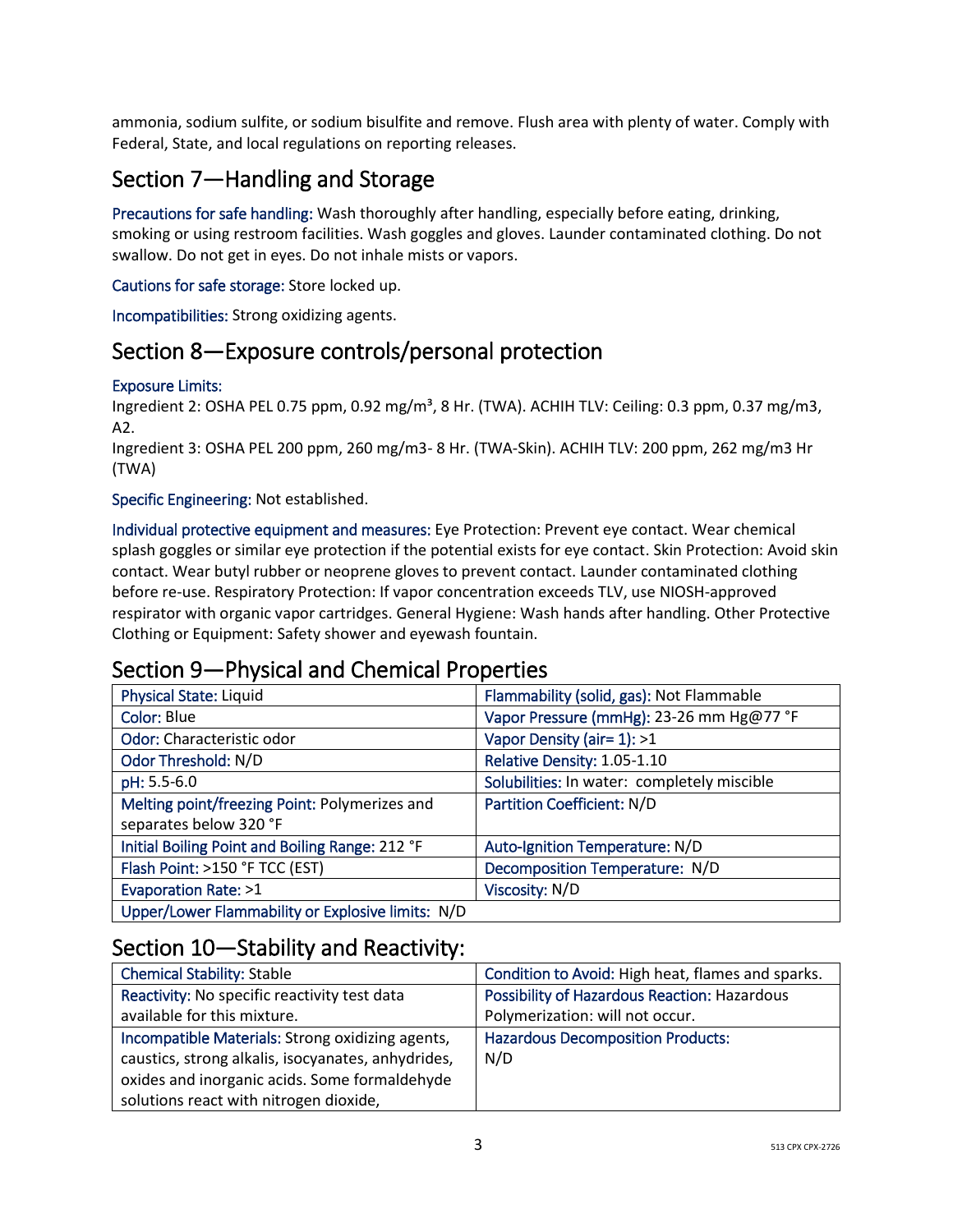| nitromethane, perchloric acid and aniline or    |  |
|-------------------------------------------------|--|
| peroxyformic acid to yield explosive compounds. |  |
| A violent reaction occurs when some             |  |
| formaldehyde solutions are mixed with strong    |  |
| oxidizers.                                      |  |

# Section 11—Toxicological information:

Information on the likely routes of exposure: Skin contact, eye contact, inhalation, ingestion.

| <b>Chemical Name</b>                          | Oral LD50           | <b>Dermal LD50</b> | <b>Inhalation LD50</b> |
|-----------------------------------------------|---------------------|--------------------|------------------------|
| Ingredient 1                                  | $>900$ mg/kg        | N/D                | N/D                    |
| Ingredient 2                                  | $100 \text{ mg/kg}$ | N/D                | 590 mg/kg              |
| Ingredient 3                                  | >5,600 mg/kg        | N/D                | N/D                    |
| Ingredient 4                                  | $1,300$ mg/kg       | N/D                | N/D                    |
| Ingredient 5                                  | $>300$ mg/kg        |                    |                        |
| Product as a Whole                            | $2,111$ mg/kg       | N/D                | N/D                    |
| The exact chemical identities and percentages |                     | N/D                | N/D                    |
| of composition have been withheld as a trade  |                     |                    |                        |
| secret.                                       |                     |                    |                        |

Important symptoms: Refer to Section 4—First Aid Measures.

### Effects of Acute Exposure: N/D

### Effects of Chronic Exposure: N/D

Carcinogenicity: Ingredient 2: is listed as a carcinogen on the following: IARC, NTP, OSHA, ACGIH. It is listed on IARC as Group 1 human carcinogen for rare nasopharyngeal cancer in humans.

### Other Data: N/D

## Section 12—Ecological Information:

Ecotoxicity: Harmful to aquatic life. LC50: 10-100 mg/l, 96 hours (Fish) EC50: 2 mg/l, 48 hours (Daphnia) IC50: 0.4 mg/l, 24 hours (Algae)

| Persistence and degradability: This product is | Bioaccumulative Potential: N/D |
|------------------------------------------------|--------------------------------|
| readily biodegradable.                         |                                |
| BOD7 0.3 $g/g$                                 |                                |
| COD 0.4 $g/g$                                  |                                |
| TOC 0.15 $g/g$                                 |                                |
| Mobility in Soil: N/D                          | Other Adverse Effects: N/D     |

## Section 13—Disposal Considerations

Waste Treatment Method: Avoid release to the environment. Collect spillage. DO NOT DUMP INTO ANY SEWERS, ON THE GROUND, OR INTO ANY BODY OF WATER. All disposal practices must be in compliance with all Federal, State/Provincial and local laws and regulations. Regulations may vary in different locations. Waste characterizations and compliance with applicable laws are the responsibility solely of the waste generator. FOR UNUSED & UNCONTAMINATED PRODUCT, the preferred options include sending to a licensed, permitted: Incinerator or other thermal destruction device. Waste water